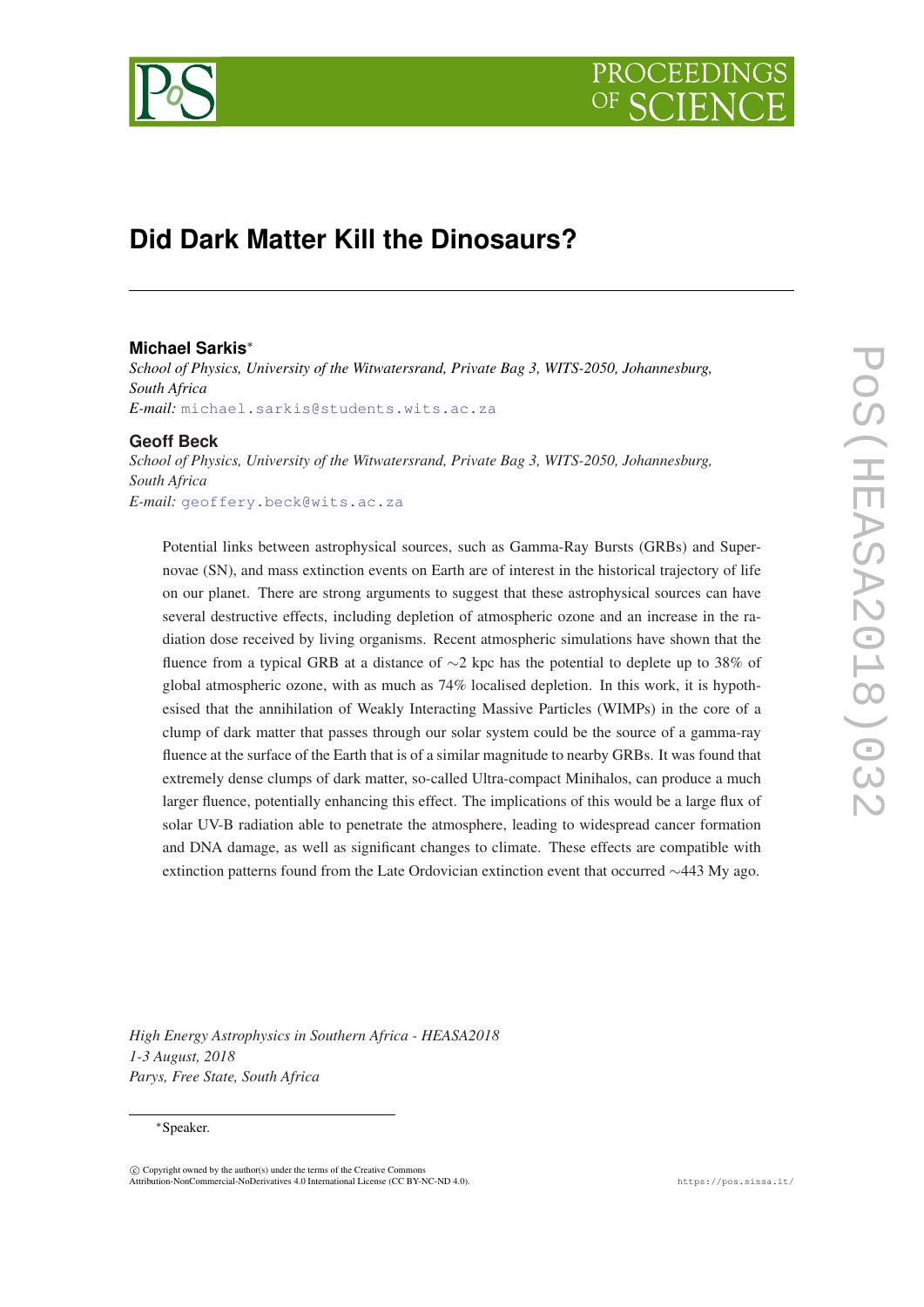# 1. Introduction

It has recently been suggested that a nearby GRB acted as a trigger for the mass extinction event in the Late-Ordovician era roughly 443 My ago [[1](#page-5-0), [2](#page-5-0)]. If the Earth were in the path of the radiation jets of a GRB, high-energy photons would be deposited into the Earth's atmosphere that could significantly affect atmospheric chemistry. Of the resulting changes, a reduction in the amount of ozone  $(O_3)$  in the stratosphere is arguably the most detrimental to living organisms, as ozone molecules absorb almost all of the solar radiation in the UV-B band and any loss of ozone would lead to an increased flux of UV-B reaching the surface. This radiation is particularly harmful to living organisms, as it is absorbed by DNA molecules and can cause the onset of genetic mutations and cancers [\[3\]](#page-5-0). This could influence the food chain and biodiversity on a large scale if primary food producers like phytoplankton are affected, and it is argued in [\[2\]](#page-5-0) that the extinction patterns evident in the Late-Ordovician era match the effects of an astrophysical ionising event like a GRB.

When investigating these effects, simulations of the atmosphere's response to GRBs of typical size and distance from the Earth were carried out by [[1\]](#page-5-0) using the Goddard Space Flight Center 2D atmospheric model. The results of these simulations showed significant amounts of ozone depletion, with the global average amount of ozone dropping up to 38%. From these results an estimate of the amount of biological damage to DNA from increased levels of UV-B was found to be up to 16 times the annual global average in some locations - again a highly significant result when considering primary food producers. Several studies that consider SN (rather than GRBs) as sources of ionising radiation have also been performed [\[4,](#page-5-0) [5,](#page-5-0) [6](#page-5-0), [7](#page-5-0)] and show similar levels of ozone depletion.

Recent work has brought attention to the possibility of Dark Matter (DM) affecting the Earth, most notably through gravitational perturbations when the solar system passes through a 'dark disk' of DM in the galactic plane [\[8,](#page-6-0) [9](#page-6-0)] and heat generation by capture of DM particles from the galctic halo [[10,](#page-6-0) [11](#page-6-0)]. This work introduces the hypothesis that clumps of DM in the galaxy can, through annihilation and decay of WIMPs, act as sources of ionising radiation able to produce the atmospheric effects mentioned above. Evidence for these clumps – areas of high DM density compared to the surrounding galactic halo – is provided by several numerical simulations, summarised in [\[12](#page-6-0)]. While the exact distribution of clumps in the Milky Way is not yet known with much certainty, we find that clumps that pass close to or even within the solar system produce a total fluence of gamma rays comparable to that of the GRB considered in [\[1\]](#page-5-0). This is true for a range of possible WIMP masses and annihilation/decay channels, with gamma-ray fluences increasing for more massive clumps.

The structure of this paper will be as follows: in Sec. 2 we outline the most relevant aspects of gamma-ray interactions with the Earth's atmosphere and in Sec. [3](#page-2-0) we present the mechanism for production of gamma rays from a general DM distribution. The specific type of DM halo used is then presented in Sec. [4.](#page-3-0) The results of this work and a discussion thereof are shown in Sec. [5](#page-3-0) and Sec. [6](#page-4-0) respectively, and concluding remarks are given in Sec. [7.](#page-5-0)

#### 2. Effects of a gamma-ray flux on the Earth's Atmosphere

An important consequence of a gamma-ray flux on the Earth's atmosphere is the production of nitrogen oxides, especially of  $NO$  and  $NO<sub>2</sub>$ . Ionising radiation produces free nitrogen atoms that,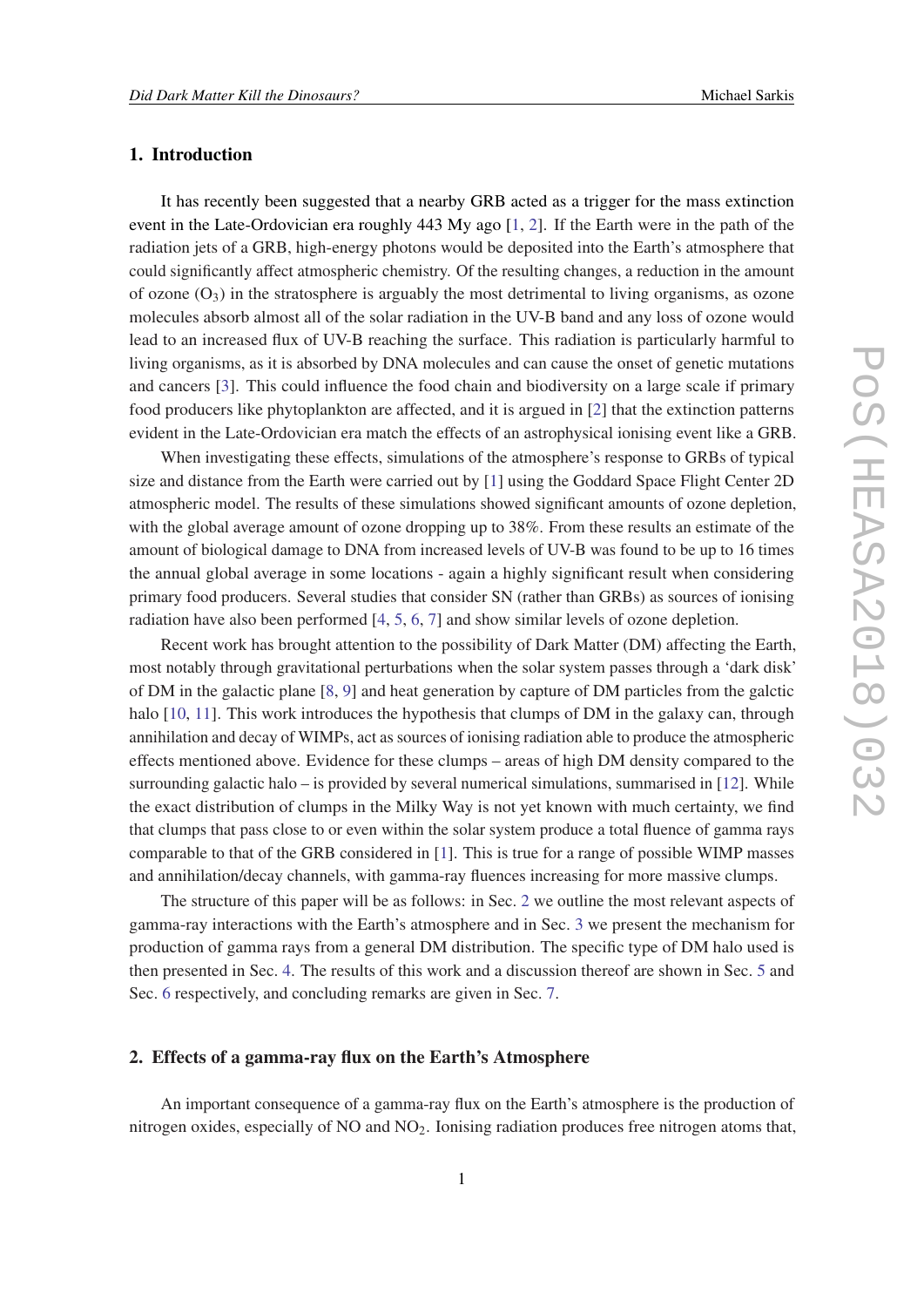<span id="page-2-0"></span>through the reaction

$$
N + O_2 \longrightarrow NO + O, \tag{2.1}
$$

form NO molecules. The interaction between these NO molecules and other nitrogen oxides is dynamic and complex, depending on solar irradiance levels and the relative abundances of each compound (see for example [\[13,](#page-6-0) [14\]](#page-6-0)), but the formation of NO has a notable effect on ozone abundance.

The number of  $O_3$  molecules present in a thin layer in the Earth's stratosphere fluctuates naturally as they interact with other chemical species in the atmosphere. The reactions that are pertinent to this research include those that reduce the total number of ozone molecules, which are often referred to as catalytic cycles [\[15](#page-6-0)]. The cyclic nature of these reactions can be seen by the following example using NO - noting that cycles involving other species like OH and Cl proceed in a similar way:

$$
NO + O_3 \longrightarrow NO_2 + O_2 \tag{2.2}
$$

$$
NO2 + O \longrightarrow NO + O2
$$
 (2.3)

Here the NO molecule which is responsible for dissociating the  $O<sub>3</sub>$  is preserved throughout the cycle, while the  $O_3$  molecule is lost. It is possible for these reactions to repeat themselves, even up to several hundreds of times [\[6\]](#page-5-0), before the NO molecule interacts with a different atmospheric species. In this way, ozone can be catalytically depleted even with a relatively low abundance of NO.

#### 3. Gamma rays from DM

Gamma-ray photons are one of several kinematically possible WIMP annihilation/decay products. The calculation of the prompt flux of gamma rays from a clump of DM, as summarised in [\[16](#page-6-0)], is governed by the equations

$$
\frac{d\Phi}{dE} = \begin{cases}\n\frac{\langle \sigma v \rangle}{8\pi m_{\chi}^2} J \sum_{f} \frac{dN_{x}^{f}}{dE} B_{f}, & \text{(annihilation)} \\
\frac{\Gamma}{4\pi m_{\chi}} D \sum_{f} \frac{dN_{x}^{f}}{dE} B_{f}, & \text{(decay)}.\n\end{cases}
$$
\n(3.1)

The quantities  $\langle \sigma v \rangle$  and Γ represent the WIMP's velocity-averaged pair annihilation cross section and decay rate, respectively, while  $m<sub>\gamma</sub>$  is the particle mass. In this work the thermal relic cross section value of  $\langle \sigma v \rangle \sim 3.0 \times 10^{-26}$  cm<sup>3</sup>s<sup>-1</sup> and decay rate of  $\Gamma$  ∼ 4.0 × 10<sup>-26</sup> s<sup>-1</sup> are used with a range of WIMP masses [[17\]](#page-6-0).

The equations in Eqn. 3.1 each have contributions from both the particle nature of WIMPs as well as the overall halo structure. The differential energy spectrum of photons produced by a single annihilation/decay, through a channel labelled by  $f$  and with a branching ratio of  $B_f$ , is given by the factor  $\frac{dN_x^f}{dE}$  with the sum running over all possible annihilation/decay channels. During the calculations one channel is selected at a time, and the spectra are obtained from the numerical results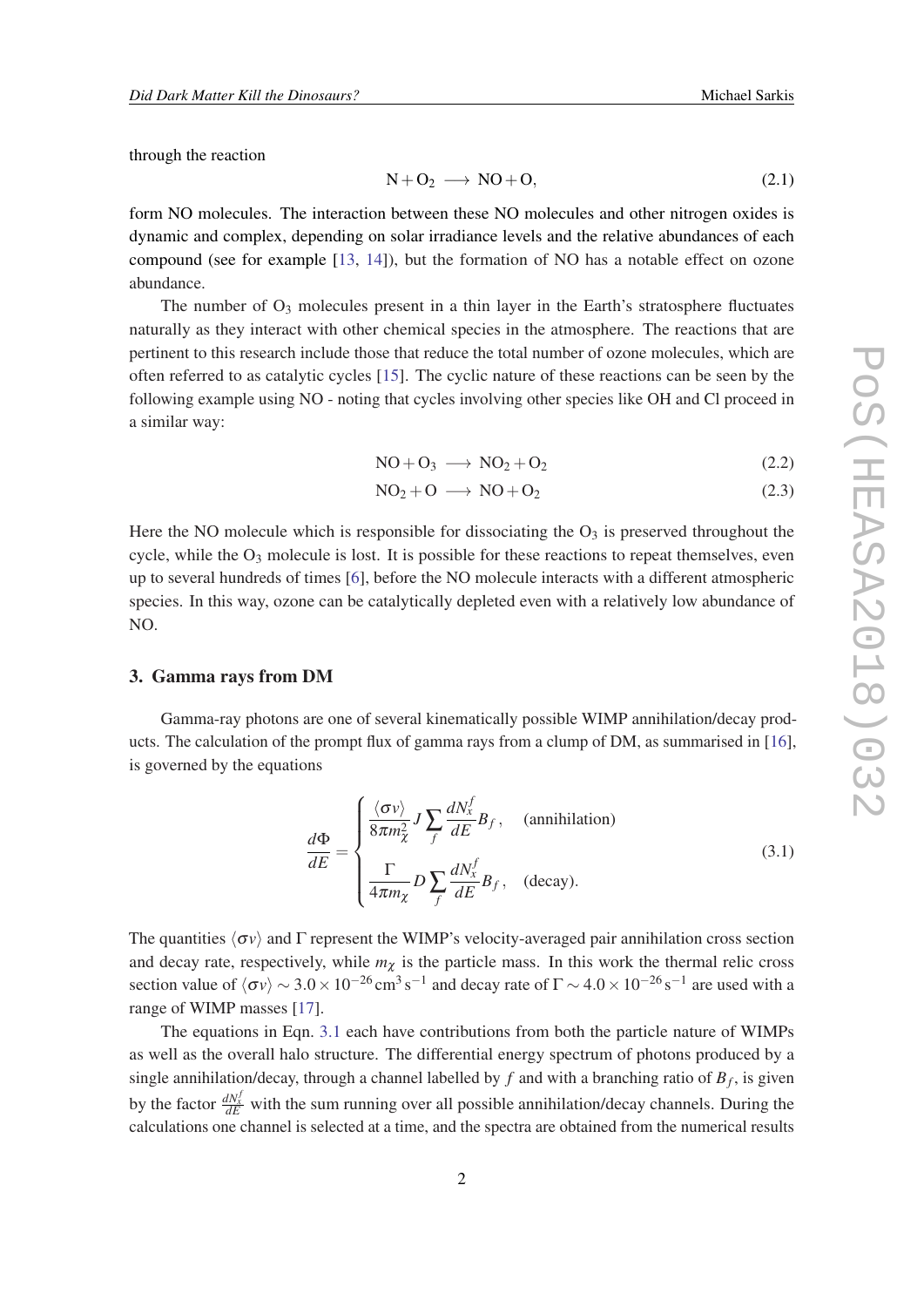<span id="page-3-0"></span>of [[16\]](#page-6-0). The contribution to the flux from the halo structure is represented by the quantities labelled *J* and *D*. These are usually expressed as the integral of the DM density over the line-of-sight (*los*) to the halo, with

$$
J = \int_{\log} \rho^2(\mathbf{r}) dl,
$$
\n(3.2)

and

$$
D = \int_{\log} \rho(\mathbf{r}) dl. \tag{3.3}
$$

#### 4. Ultracompact Dark Matter Minihalos

As can be seen in Eqn. 3.2, the gamma-ray flux from a DM halo depends strongly on the density profile, especially in the case of annihilation. With this in mind, it is worth studying any potentially nearby halos that have highly dense cores. The so-called ultra-compact minihalo (UCMH) profile, first proposed as a hypothetical dark MAssive Compact Halo Object (MACHO) by Ricotti and Gould in 2009 [[18\]](#page-6-0), possesses a characteristically steep radial dependence given by

$$
\rho(r,z) = \frac{3f_{\chi}}{16\pi} \frac{M_{\text{UCMH}}(z)}{R_{\text{UCMH}}(z)^{\frac{3}{4}}} \frac{1}{r^{\frac{9}{4}}},\tag{4.1}
$$

making it a suitable choice for this work. Here  $f_{\chi}$  gives the fraction of total matter in the universe that is dark, while  $M_{\text{UCMH}}$  and  $R_{\text{UCMH}}$  are the virial mass and radius of the halo at a redshift *z*. The density at the centre of the halo is suppressed by DM annihilations however, with a maximum estimated value [[19\]](#page-6-0) of

$$
\rho_{\text{max}} \simeq \frac{m_{\chi}}{\langle \sigma v \rangle (t_0 - t_c)},\tag{4.2}
$$

where  $t_0$  is the age of the universe and  $t_c$  is the collapse time of the halo. As in [[20\]](#page-6-0), the density of the halo at any radius is taken as the maximum value between the results of Eqn. 4.1 and Eqn. 4.2. It is estimated that accretion onto the UCMH ends at a redshift *z* ∼ 10, at which point the halo stops growing and has a virial radius of

$$
R_{\text{UCMH}}(z) = 0.019 \left(\frac{1000}{z+1}\right) \left(\frac{M_{\text{UCMH}}(z)}{M_{\odot}}\right)^{\frac{1}{3}} \text{pc.}
$$
 (4.3)

This work considers halos with masses in the range  $1M_{\odot} - 100M_{\odot}$ , which are large compared to the size of the solar system and appear as extended sources for all distances considered. A standard halo velocity dispersion of 300 km/s (following the bulk galactic DM) is used.

### 5. Results

The gamma-ray flux calculated from Eqn. [3.1](#page-2-0) for a single halo was integrated over a timespan of 10 days and over the energy range given by the spectra  $dN_{\chi}^{f}/dE$  from [\[16](#page-6-0)]. The results are set to display the minimum distance to the halo for a certain threshold of gamma-ray fluence to be received by the Earth, for a range of UCMH masses. The fluence values of 10, 100 and 1000 kJ/m<sup>2</sup> correspond to those considered for the case of a nearby GRB and that show significant levels of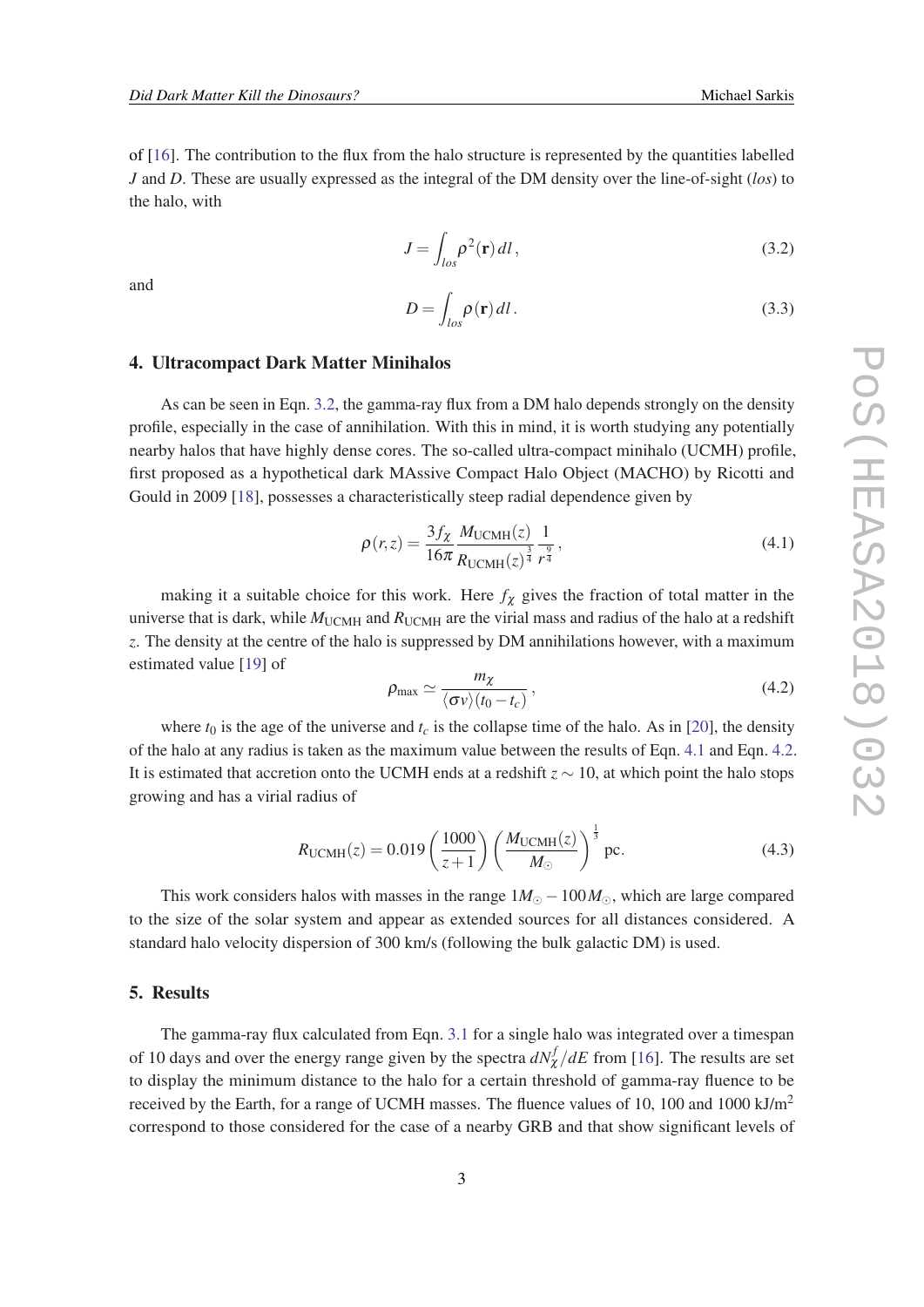<span id="page-4-0"></span>

Figure 1: Computed minimum impact parameter to an UCMH that yields a gamma-ray fluence of the indicated threshold through WIMP annihilation (left) and decay (right). Results are obtained using the thermal relic annihilation cross section and decay rate through the light quark channel.

ozone depletion in the atmospheric simulations carried out by [\[1\]](#page-5-0). Results for a WIMP mass of 1 TeV, annihilating into gamma rays through light quarks, are shown in Figure 1.

The results displayed here are obtained using a set of realistic WIMP and halo parameters. These values are subject to change as they are better constrained in the future, and different values to the ones used here can, in general, lead to different fluence values. In particular, the distance to the halo should scale with the annihilation cross section and decay rate by at least as  $\langle \sigma v \rangle^{-\frac{1}{2}}$  for annihilation and  $\Gamma^{-\frac{1}{2}}$  for decay. Different WIMP masses lead to relatively small changes in the results, with the minimum distance to the halo only changing by a factor of ∼ 3 over a range of WIMP masses between 10 GeV and 10 TeV (this is explained by halos in the mass range considered here having enough mass for the density in the central region to reach the maximum value given in Eqn. [4.2](#page-3-0) which, containing a factor of  $m<sub>\chi</sub>$ , cancels the dependence on the WIMP mass in Eqn. [3.1\)](#page-2-0). Variations in the time of collapse for the halo, between redshifts of  $z = 200$  and  $z = 3000$ , result in changes to the annihilation flux of less than 1%.

### 6. Discussion

While these results show a possibility for nearby DM halos to affect the Earth's atmosphere, the magnitude of this effect can only be roughly compared to results of previous studies focused on supernovae and GRBs. Even for equal gamma-ray fluences, there are notable differences in the way the energy is deposited into the atmosphere. Firstly, the impact area on the atmosphere from highly directed sources like GRBs would be more concentrated than that of a nearby DM halo, and it seems likely that this would lead to variations in the ozone depletion at latitudes near the impact. Secondly, the different time intervals of impacts from different sources (receiving the total energy from slow moving DM halos would take longer than a typical GRB) could lead to changes in the effective recovery time of ozone levels. However, if the impact time is much shorter than the timescale for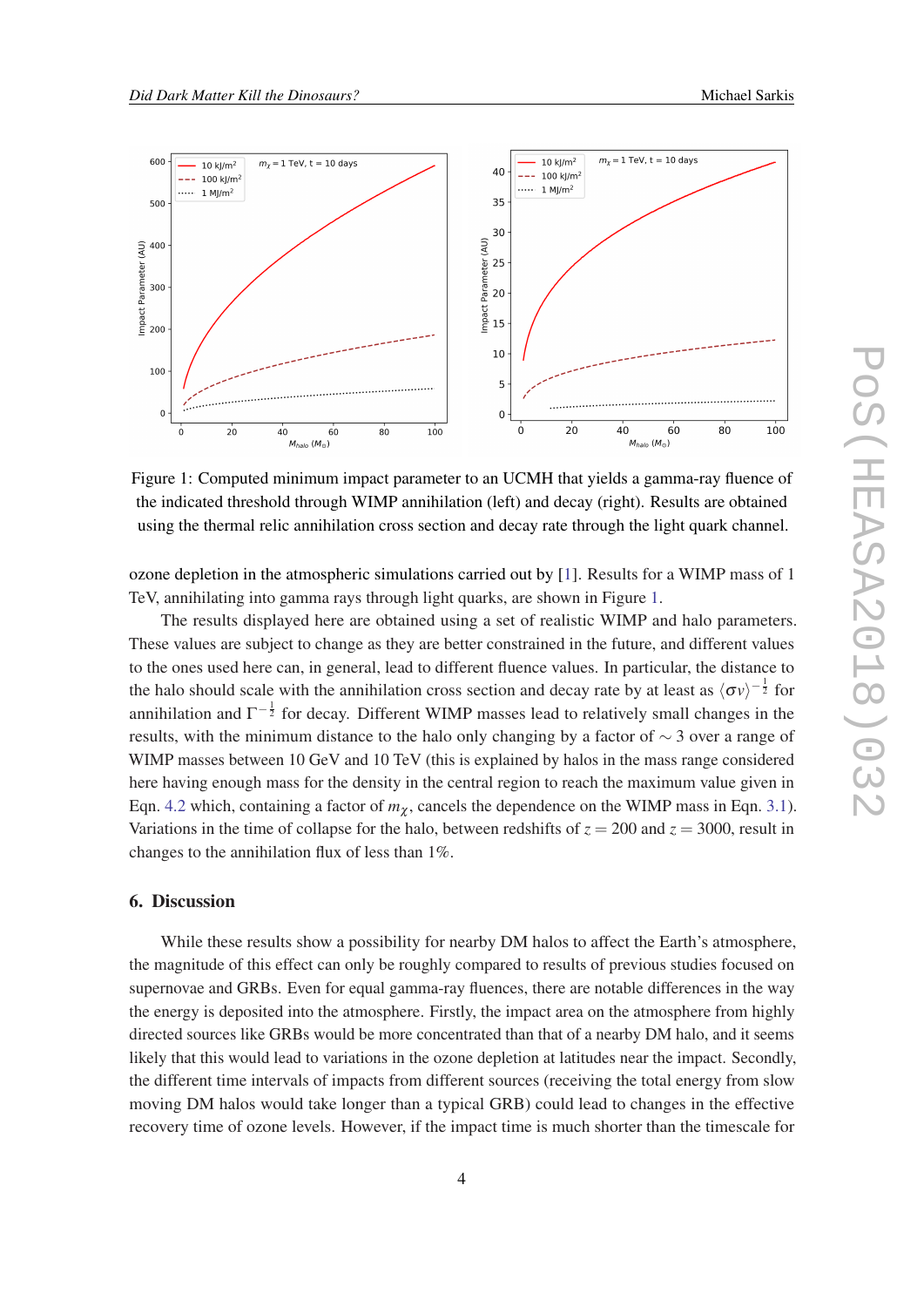<span id="page-5-0"></span>ozone recovery this difference could be negligible. These uncertainties should be addressed with full atmospheric simulations of the type mentioned above.

The type of DM halo used in this work was chosen for its steep density profile and comparitevely high gamma-ray yield. The non-observation to date of a halo of this type leaves some uncertainty in the exact form of the profile, and recent simulations [\[21](#page-6-0)] suggest the density of the inner regions of the halo might follow a shallower profile. This does not change the overall mechanism we have considered, but preliminary tests with low-mass halos indicate that the flux output is roughly two orders of magnitude weaker than UCMHs. The distribution of UCMHs throughout the galaxy, and hence the rate of encounters with the Earth, is also currently uncertain as the fraction of galactic DM contained inside these halos is not well known [[20\]](#page-6-0), and a study of this should be the subject of future work.

# 7. Conclusion

The results of this work indicate a strong possibility that gamma rays produced by annihilating WIMPs inside galactic DM clumps can reduce the amount of ozone in the Earth's atmosphere. This effect is enhanced for clumps that pass nearby the solar system as well as highly dense clumps, such as UCMHs. While the results can be roughly compared to previous studies that investigate a similar mechanism involving GRBs and SN, full atmospheric simulations would provide a more accurate set of climactic and biological consequences.

Additionally, there is currently a high level of uncertainty in the presence and location of these clumps. Any estimates for the rate at which they pass near enough to the solar system for globally significant effects would be too inaccurate for a definite answer to the question posed in the title. However, with current evidence it seems at least plausible that encounters between DM clumps and the Earth have occurred since the formation of the solar system, potentially affecting the development of life on Earth.

#### Acknowledgments

This work is based on the research that was supported by the South African Research Chairs Initiative of the Department of Science and Technology and National Research Foundation of South Africa (Grant No 77948 & Bursary No 112332).

# References

- [1] Thomas B, et al. 2005 *ApJ* 634 509-533
- [2] Melott A and Thomas B 2009 *Paleobiology* 35.3 311-320
- [3] Setlow R 1974 *Proc. Nat. Acad. Sci. USA* 71.9 3363-3366
- [4] Ruderman M 1974 *Science* 184 1079-1081
- [5] Ellis J and Schramm D 1995 *Proc. Nat. Acad. Sci. USA* 92 235-238
- [6] Gehrels N, et al. 2003 *ApJ* 585 1169-1176
- [7] Melott A, et al. 2017 *ApJ* 840 105-114